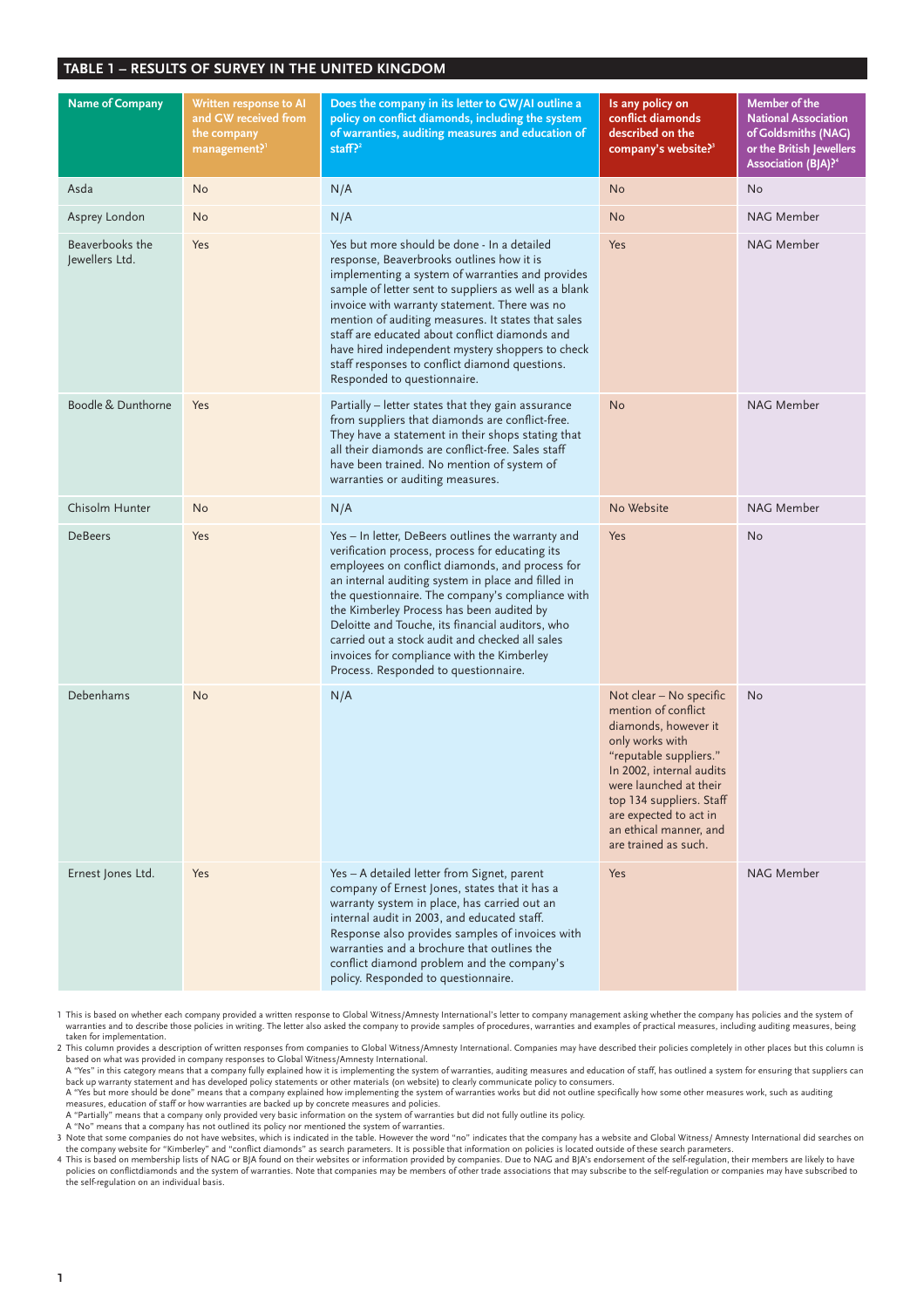#### **TABLE 1 – RESULTS OF SURVEY IN THE UNITED KINGDOM (CONT')**

| <b>Name of Company</b>          | Written response to AI<br>and GW received from<br>the company<br>management? <sup>1</sup>                                            | Does the company in its letter to GW/AI outline a<br>policy on conflict diamonds, including the system<br>of warranties, auditing measures and education of<br>staff? $2^2$                                                                                                                                                                                                                                                                                                 | Is any policy on<br>conflict diamonds<br>described on the<br>company's website? <sup>3</sup> | <b>Member of the</b><br><b>National Association</b><br>of Goldsmiths (NAG)<br>or the British Jewellers<br>Association (BJA)? <sup>4</sup> |
|---------------------------------|--------------------------------------------------------------------------------------------------------------------------------------|-----------------------------------------------------------------------------------------------------------------------------------------------------------------------------------------------------------------------------------------------------------------------------------------------------------------------------------------------------------------------------------------------------------------------------------------------------------------------------|----------------------------------------------------------------------------------------------|-------------------------------------------------------------------------------------------------------------------------------------------|
| F Hinds                         | Yes                                                                                                                                  | Yes. Letter states it only buys from suppliers who<br>can certify that the diamonds they provide are<br>conflict-free and checks are carried out on invoices<br>to ensure that warranties are in place. Third party<br>audits have also been requested. Staff are provided<br>with information on conflict diamonds.                                                                                                                                                        | Yes                                                                                          | NAG Member                                                                                                                                |
| Fraser Hart Ltd                 | <b>No</b>                                                                                                                            | N/A                                                                                                                                                                                                                                                                                                                                                                                                                                                                         | No                                                                                           | NAG Member                                                                                                                                |
| <b>Goldsmiths Group</b><br>plc. | Yes                                                                                                                                  | Partially - In letter, Goldsmiths wrote that it is an<br>ethical retailer and only buys from reputable dealers.<br>A copy of the Code of Practice is available to<br>customers, which mentions the conflict diamond<br>issue and states that it works "with reputable<br>suppliers" and works to ensure that diamonds are<br>"procured from legitimate nonconflict sources."<br>However, no mention of warranty system or<br>auditing measures. Responded to questionnaire. | Yes                                                                                          | NAG Member; BJA<br>Member                                                                                                                 |
| House of Fraser                 | Yes                                                                                                                                  | Partially - Letter states that it has implemented a<br>system of warranties and that the company had<br>written to all their suppliers again to confirm<br>warranty system. No mention of audits or<br>education of staff. Responded to questionnaire.                                                                                                                                                                                                                      | <b>No</b>                                                                                    | NAG Member                                                                                                                                |
| HPJ UK Ltd                      | <b>No</b>                                                                                                                            | N/A                                                                                                                                                                                                                                                                                                                                                                                                                                                                         | No website                                                                                   | <b>No</b>                                                                                                                                 |
| H Samuel                        | Yes                                                                                                                                  | Yes - A letter from Signet, parent company of H<br>Samuel, states that it has a warranty system in<br>place, has carried out an internal audit in 2003, and<br>has educated staff. Response also provides<br>samples of invoices with warranties and a brochure<br>that outlines the conflict diamond problem and the<br>company's policy. Responded to questionnaire.                                                                                                      | Yes                                                                                          | NAG Member                                                                                                                                |
| John Lewis                      | Yes                                                                                                                                  | Yes but more should be done - Letter states that it<br>follows the recommendations of the BJA and has<br>written to suppliers informing them to confirm all<br>diamonds are non-conflict. Selling staff are<br>informed about conflict diamonds through a<br>leaflet produced by BJA. No mention of audits.                                                                                                                                                                 | <b>No</b>                                                                                    | <b>No</b>                                                                                                                                 |
| Justice                         | Yes                                                                                                                                  | No - E-mail explains the Kimberley P rocess but<br>no specific mention of company policy regarding<br>warranties, audits or education of staff.                                                                                                                                                                                                                                                                                                                             | No website                                                                                   | No                                                                                                                                        |
| Links of London                 | <b>No</b>                                                                                                                            | N/A                                                                                                                                                                                                                                                                                                                                                                                                                                                                         | No                                                                                           | NAG Member                                                                                                                                |
| Mappin & Webb<br>Group          | <b>E-mailed Amnesty</b><br>International promising<br>to complete a<br>questionnaire and<br>return it. No<br>questionnaire received. | N/A                                                                                                                                                                                                                                                                                                                                                                                                                                                                         | <b>No</b>                                                                                    | NAG Member                                                                                                                                |
| Storm                           | <b>No</b>                                                                                                                            | N/A                                                                                                                                                                                                                                                                                                                                                                                                                                                                         | No website                                                                                   | <b>No</b>                                                                                                                                 |
| Theo Fennell                    | Yes                                                                                                                                  | Partially - letter states that they are assured their<br>purchases are conflict-free and are invoiced as<br>such. States that sales teams are asked to refer<br>questions on conflict diamonds to the diamond<br>buyer. No mention of system of warranties, or<br>auditing measures.                                                                                                                                                                                        | No website                                                                                   | <b>No</b>                                                                                                                                 |
| Warren James<br>Jewellers Ltd.  | No                                                                                                                                   | N/A                                                                                                                                                                                                                                                                                                                                                                                                                                                                         | No website                                                                                   | NAG Member                                                                                                                                |

#### **Questions asked by Amnesty International activists in the UK**

1. Are you familiar with the term 'conflict' or 'blood' diamonds?

2. How can I be sure that none of your products on sale contain conflict diamonds?

3. Does the company have a policy on conflict diamonds, (if yes) can you provide me with a copy?

4. Have any of your colleagues/staff had any training on the issue of conflict diamonds?

5. Do you provide a warranty certificate for customers confirming the origin of diamonds sold in this store? (If yes), can you provide me with a copy?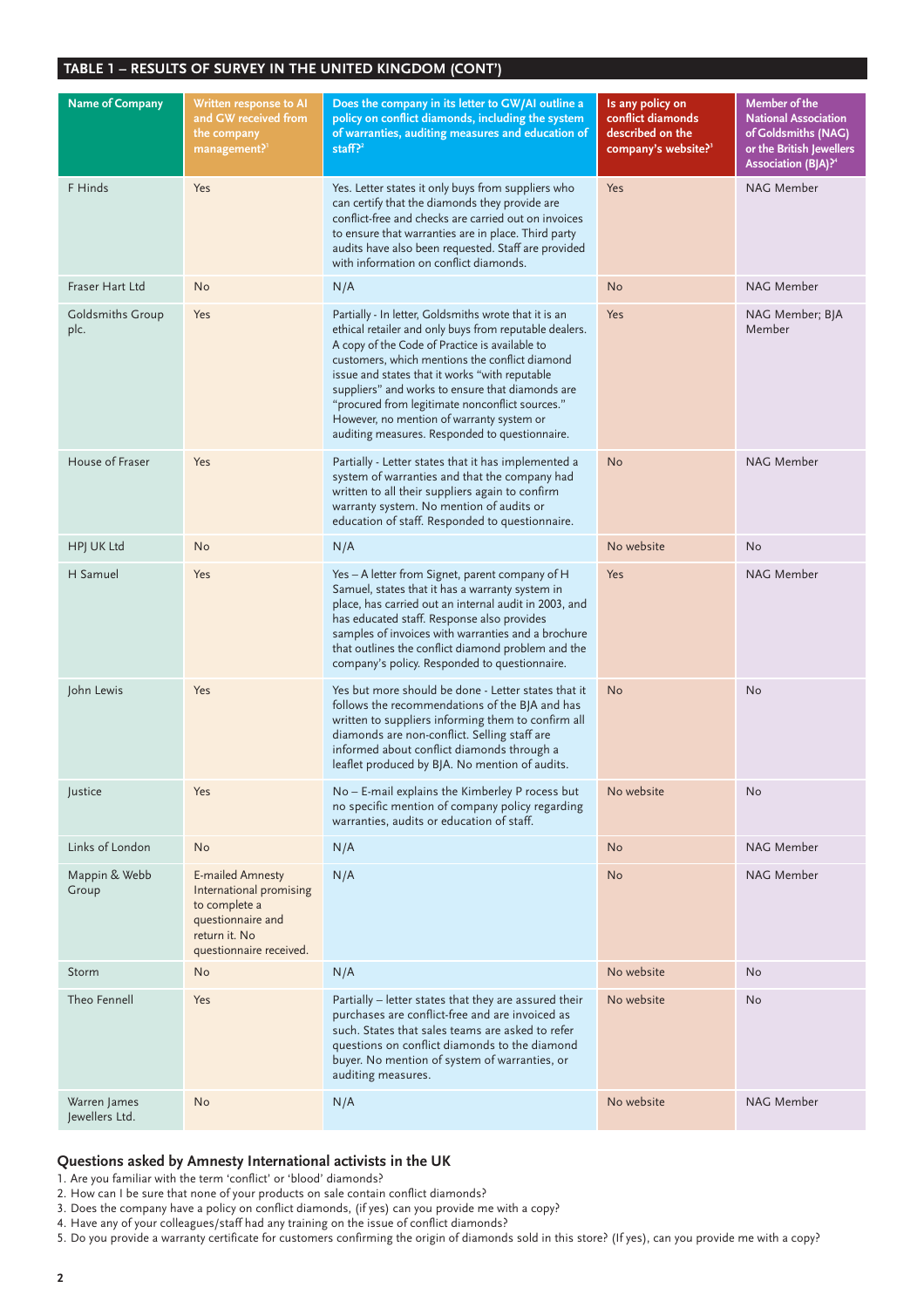| <b>Name of Company</b>                    | Written response to AI<br>and GW received from<br>the company<br>management? <sup>1</sup>                                                                       | Does the company in its letter to GW/AI outline a<br>policy on conflict diamonds, including the system<br>of warranties, auditing measures and education of<br>staff? $2^2$                                                                                                                                                                                                                    | Is any policy on<br>conflict diamonds<br>described on the<br>company's website? <sup>3</sup> | <b>Member of Jewelers</b><br>of America (JA) or<br>Jewelers Vigilance<br>Committee (JVC)? <sup>4</sup> |
|-------------------------------------------|-----------------------------------------------------------------------------------------------------------------------------------------------------------------|------------------------------------------------------------------------------------------------------------------------------------------------------------------------------------------------------------------------------------------------------------------------------------------------------------------------------------------------------------------------------------------------|----------------------------------------------------------------------------------------------|--------------------------------------------------------------------------------------------------------|
| Alvin's Jewelers                          | No response                                                                                                                                                     | N/A                                                                                                                                                                                                                                                                                                                                                                                            | <b>No</b>                                                                                    | <b>IVC</b> Member                                                                                      |
| Army/Air Force<br><b>Exchange Service</b> | No response                                                                                                                                                     | N/A                                                                                                                                                                                                                                                                                                                                                                                            | <b>No</b>                                                                                    | <b>No</b>                                                                                              |
| Ben Bridge Jeweler                        | Yes                                                                                                                                                             | Yes but more should be done – letter outlines<br>implementation of system of warranties,<br>integration of this policy into its Supplier Code of<br>Conduct and education of staff and includes a<br>copy of company's Jeweler Supplier Code of<br>Conduct. No auditing measures mentioned.                                                                                                    | <b>No</b>                                                                                    | JA and JVC Member                                                                                      |
| Bloomingdales                             | Still no response from<br><b>Federated Department</b><br>Stores, Inc., owner of<br>Bloomingdales<br>(surveyed in February<br>2004 as part of initial<br>survey) | N/A                                                                                                                                                                                                                                                                                                                                                                                            | <b>No</b>                                                                                    | No                                                                                                     |
| <b>Bulgari</b>                            | Still no response<br>(surveyed in February<br>as part of initial survey)                                                                                        | N/A                                                                                                                                                                                                                                                                                                                                                                                            | <b>No</b>                                                                                    | JA Member                                                                                              |
| Carlyle and Co.<br>Jewelers               | No response                                                                                                                                                     | N/A                                                                                                                                                                                                                                                                                                                                                                                            | <b>No</b>                                                                                    | JA and JVC Member                                                                                      |
| Cartier Inc. USA                          | Yes                                                                                                                                                             | Yes but more should be done - letter outlines<br>policy to implement system of warranties, a<br>screening process for selection of suppliers<br>according to its new supplier selection<br>procedures, a program to educate staff. Includes<br>copies of several invoices with warranty statement<br>on it and memo to staff about conflict diamond<br>issue. No mention of auditing measures. | <b>No</b>                                                                                    | JA Member                                                                                              |
| Christian Bernard                         | Yes                                                                                                                                                             | Yes but more should be done - letter outlines<br>implementation of system of warranties and<br>education of staff. No mention of auditing<br>measures.                                                                                                                                                                                                                                         | <b>No</b>                                                                                    | JA Member                                                                                              |
| Corey's Jewelry                           | No response                                                                                                                                                     | N/A                                                                                                                                                                                                                                                                                                                                                                                            | <b>No</b>                                                                                    | <b>No</b>                                                                                              |
| Costco Whole Sale<br>Corp.                | No response                                                                                                                                                     | N/A                                                                                                                                                                                                                                                                                                                                                                                            | No                                                                                           | No                                                                                                     |
| Crescent Jewelers                         | No response                                                                                                                                                     | N/A                                                                                                                                                                                                                                                                                                                                                                                            | <b>No</b>                                                                                    | No                                                                                                     |
| C.R. Jewelers                             | Yes                                                                                                                                                             | Partially - letter briefly states use of warranties and<br>education of staff but does not provide details on<br>policy and no mention of auditing measures.                                                                                                                                                                                                                                   | <b>No</b>                                                                                    | JA Member                                                                                              |
| Devons Jewelers                           | No response                                                                                                                                                     | N/A                                                                                                                                                                                                                                                                                                                                                                                            | <b>No</b>                                                                                    | JA Member                                                                                              |
| Don Roberto                               | No response                                                                                                                                                     | N/A                                                                                                                                                                                                                                                                                                                                                                                            | No                                                                                           | No                                                                                                     |

1 This is based on whether each company provided a written response to Global Witness/Amnesty International's letter to company management asking whether the company has policies and the system of warranties and to describe those policies in writing. The letter also asked the company to provide samples of procedures, warranties and examples of practical measures, including auditing measures, being taken for implementation.

2 his column provides a description of written responses from companies to Global Witness/Amnesty International. Companies may have described their policies completely in other places but this column is<br>based on what was p

A "Yes" in this category means that a company fully explained how it is implementing the system of warranties, auditing measures and education of staff, has outlined a system for ensuring that suppliers can<br>back up warrant

A "Yes but more should be done" means that a company explained how implementing the system of warranties works but did not outline specifically how some other measures work, such as auditing<br>measures, education of staff or

A "Partially" means that a company only provided basic information on the system of warranties but did not fully outline its policy.

A "No" means that a company has not outlined its policy nor mentioned the system of warranties.<br>3 Note that some companies do not have websites, which is indicated in the table. However the word "no" indicates that a compa

the company website for "Kimberley" and "conflict diamonds" as search parameters. It is possible that information on policies is located outside of these search parameters.<br>4 This is based on membership lists of JA and JVC regulation and system of warranties or companies may have subscribed to the self-regulation on an individual basis.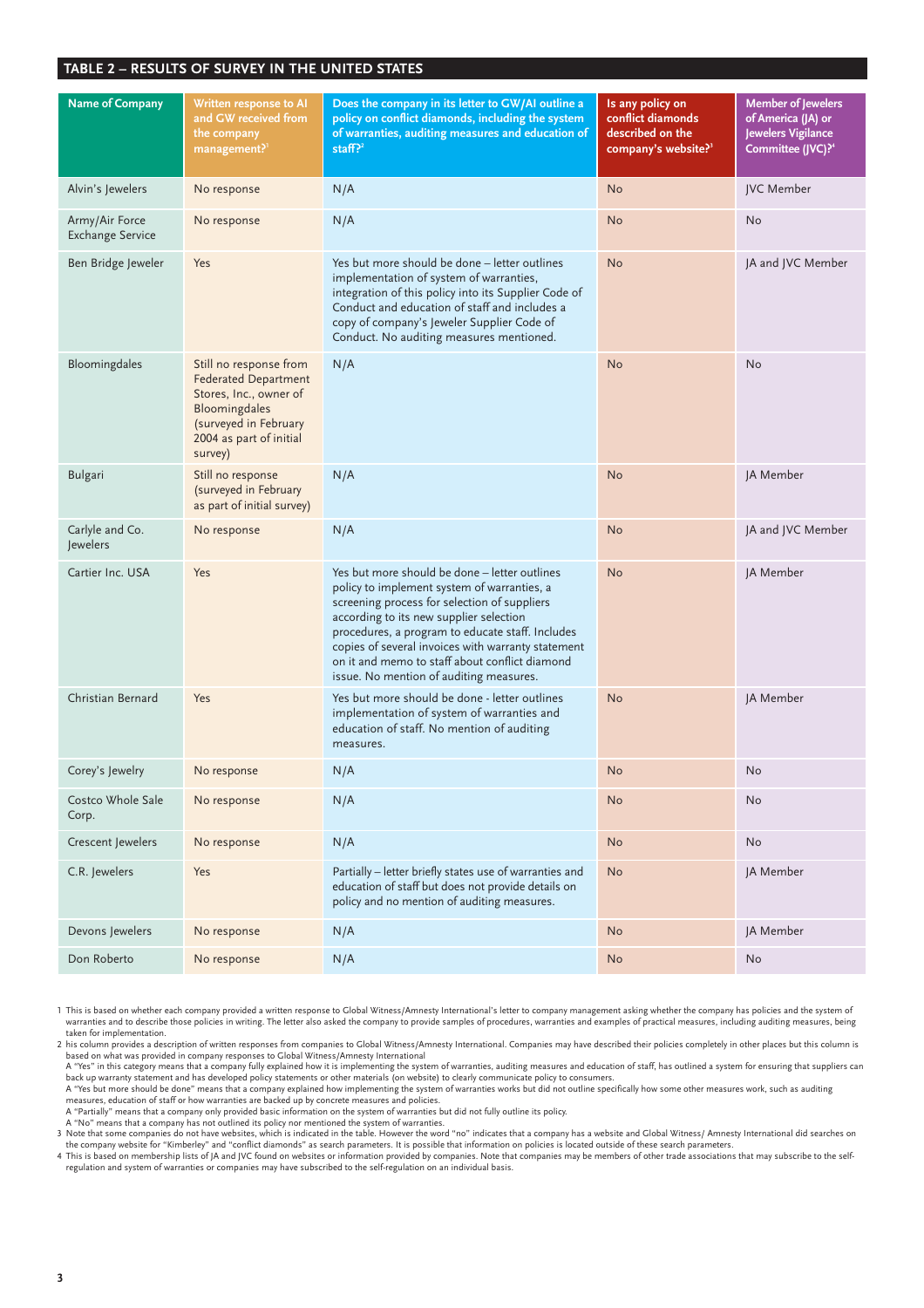| <b>Name of Company</b>             | Written response to AI<br>and GW received from<br>the company<br>management?1                                                                                                                                       | Does the company in its letter to GW/AI outline a<br>policy on conflict diamonds, including the system<br>of warranties, auditing measures and education<br>of staff? $2^2$                                                                                                                                                                                                                                 | Is any policy on<br>conflict diamonds<br>described on the<br>company's website? <sup>3</sup> | <b>Member of Jewelers</b><br>of America (JA) or<br>Jewelers Vigilance<br>Committee (JVC)? <sup>4</sup> |
|------------------------------------|---------------------------------------------------------------------------------------------------------------------------------------------------------------------------------------------------------------------|-------------------------------------------------------------------------------------------------------------------------------------------------------------------------------------------------------------------------------------------------------------------------------------------------------------------------------------------------------------------------------------------------------------|----------------------------------------------------------------------------------------------|--------------------------------------------------------------------------------------------------------|
| <b>Ellenstein Stores</b>           | No response                                                                                                                                                                                                         | N/A                                                                                                                                                                                                                                                                                                                                                                                                         | <b>No</b>                                                                                    | No                                                                                                     |
| Fink's Jewelers                    | Yes                                                                                                                                                                                                                 | Yes but more should be done - letter states use<br>of warranties, development of procedures and<br>materials to educate staff and "conducting<br>random checks, through our internal auditing<br>procedures to ensure our staff is knowledgeable<br>about stance against conflict diamonds."<br>Provides copies of invoices that had warranty<br>statement, and a company policy statement.                 | <b>No</b>                                                                                    | JVC Member                                                                                             |
| Finlay Fine Jewelry<br>Corporation | No response                                                                                                                                                                                                         | N/A                                                                                                                                                                                                                                                                                                                                                                                                         | <b>No</b>                                                                                    | JVC Member                                                                                             |
| Fortunoff                          | Yes                                                                                                                                                                                                                 | Yes but more should be done - letter outlines<br>implementation of system of warranties,<br>procedures for suppliers to comply, ongoing<br>efforts to train employees and that "sourcing of<br>our diamonds is from sightholders who must<br>adhere to Best Practice Principles." Provides<br>sample of agreement vendors must sign to<br>subscribe to warranty system. No mention of<br>auditing measures. | <b>No</b>                                                                                    | JA and JVC Member                                                                                      |
| <b>Four Points</b>                 | No response                                                                                                                                                                                                         | N/A                                                                                                                                                                                                                                                                                                                                                                                                         | <b>No</b>                                                                                    | No                                                                                                     |
| Fred Meyers<br>Jewelers            | Yes                                                                                                                                                                                                                 | Partially - letter briefly mentions use of warranties<br>and states that it has been "very diligent" in<br>selection of its suppliers but no further details<br>provided. Includes copy of invoices with warranty<br>on it but no details on implementation of policy,<br>auditing measures and education of staff.                                                                                         | <b>No</b>                                                                                    | No                                                                                                     |
| Friedman's                         | No response                                                                                                                                                                                                         | N/A                                                                                                                                                                                                                                                                                                                                                                                                         | <b>No</b>                                                                                    | JVC Member                                                                                             |
| Goldenwest Diamond<br>Corporation  | No response                                                                                                                                                                                                         | N/A                                                                                                                                                                                                                                                                                                                                                                                                         | No                                                                                           | No                                                                                                     |
| Hannoush Jewelers                  | Yes                                                                                                                                                                                                                 | Partially - letter briefly outlines implementation of<br>system of warranties and provides several copies<br>of invoices with warranty statement. No mention<br>of education of staff or auditing procedures.                                                                                                                                                                                               | No                                                                                           | JVC Member                                                                                             |
| Harris Originals                   | No response                                                                                                                                                                                                         | N/A                                                                                                                                                                                                                                                                                                                                                                                                         | <b>No</b>                                                                                    | No                                                                                                     |
| Harry Ritchie's<br>Jewelers        | No response                                                                                                                                                                                                         | N/A                                                                                                                                                                                                                                                                                                                                                                                                         | <b>No</b>                                                                                    | No                                                                                                     |
| Harry Winston                      | Still no response<br>(surveyed in February<br>2004 as part of initial<br>survey)                                                                                                                                    | N/A                                                                                                                                                                                                                                                                                                                                                                                                         | <b>No</b>                                                                                    | No                                                                                                     |
| Helzberg Diamonds                  | Yes                                                                                                                                                                                                                 | Partially - response did not ouline policy. Only<br>provides copy of invoice with warranty statement<br>and shipping requirements showing that<br>suppliers are required to use warranty. Copies of<br>educational materials for staff about company's<br>policy also included showing they are<br>implementing the system of warranties. No<br>mention of auditing measures.                               | <b>No</b>                                                                                    | JVC Member                                                                                             |
| Home Shopping<br><b>Network</b>    | No response - e-mail<br>from Home Shopping<br>Network said they could<br>not meet deadline due<br>to Florida's weather<br>problems but said that<br>they would send a<br>response. Nothing<br>further was received. | N/A                                                                                                                                                                                                                                                                                                                                                                                                         | <b>No</b>                                                                                    | JVC Member                                                                                             |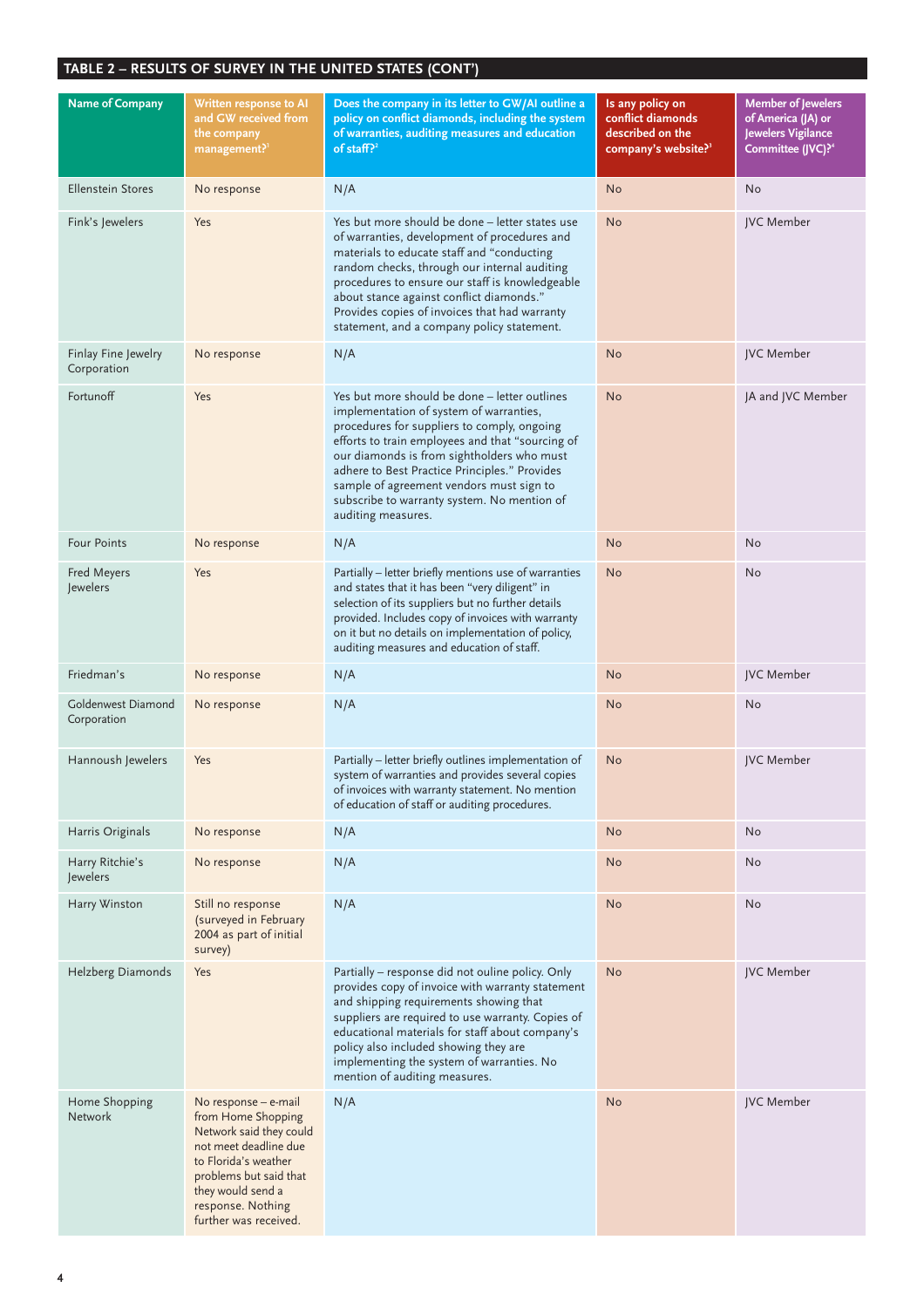| <b>Name of Company</b> | Written response to AI<br>and GW received from<br>the company<br>management? <sup>1</sup>                                                             | Does the company in its letter to GW/AI outline<br>a policy on conflict diamonds, including the<br>system of warranties, auditing measures and<br>education of staff? <sup>2</sup>                                                                                                                                                                                                                                                                                                                       | Is any policy on<br>conflict diamonds<br>described on the<br>company's website? <sup>3</sup>             | <b>Member of Jewelers</b><br>of America (JA) or<br>Jewelers Vigilance<br>Committee (JVC)? <sup>4</sup> |
|------------------------|-------------------------------------------------------------------------------------------------------------------------------------------------------|----------------------------------------------------------------------------------------------------------------------------------------------------------------------------------------------------------------------------------------------------------------------------------------------------------------------------------------------------------------------------------------------------------------------------------------------------------------------------------------------------------|----------------------------------------------------------------------------------------------------------|--------------------------------------------------------------------------------------------------------|
| J.C. Penney Co         | Yes                                                                                                                                                   | Yes but more should be done - letter states that it<br>implements system of warranties through<br>Supplier Legal Compliance Program and that in<br>May 2004 it required each of its 71 diamond and<br>fine jewelry suppliers to "recertify their<br>commitment to the Kimberley Process". No<br>mention of staff education or auditing measures.                                                                                                                                                         | <b>No</b>                                                                                                | <b>JVC</b> Member                                                                                      |
| Kings of New Castle    | Yes                                                                                                                                                   | Yes but more should be done – letter outlines<br>implementation of system of warranties,<br>provides copy of memos sent to staff and<br>vendors about company's policy. Does not<br>mention auditing procedures.                                                                                                                                                                                                                                                                                         | <b>No</b>                                                                                                | No                                                                                                     |
| Kohl's Corporation     | No response                                                                                                                                           | N/A                                                                                                                                                                                                                                                                                                                                                                                                                                                                                                      | <b>No</b>                                                                                                | No                                                                                                     |
| Kmart                  | No response                                                                                                                                           | N/A                                                                                                                                                                                                                                                                                                                                                                                                                                                                                                      | <b>No</b>                                                                                                | <b>No</b>                                                                                              |
| Lemons Jewelry         | No response                                                                                                                                           | N/A                                                                                                                                                                                                                                                                                                                                                                                                                                                                                                      | <b>No</b>                                                                                                | No                                                                                                     |
| Macy's                 | Still no response from<br><b>Federated Department</b><br>Stores, Inc., owner of<br>Macy's (surveyed in<br>February 2004 as part<br>of initial survey) | N/A                                                                                                                                                                                                                                                                                                                                                                                                                                                                                                      | No                                                                                                       | <b>JVC</b> Member                                                                                      |
| Macy's East            | No response                                                                                                                                           | N/A                                                                                                                                                                                                                                                                                                                                                                                                                                                                                                      | <b>No</b>                                                                                                | JVC Member                                                                                             |
| Mayors                 | Yes                                                                                                                                                   | Yes but more should be done - letter from Birks &<br>Mayors state that company is implementing<br>system of warranties and mention efforts to have<br>"increased control over our diamond and<br>gemstone products and processes" that allows it<br>to inspect, audit and control diamonds and<br>gemstones. Includes copy of sample letter sent to<br>vendors which specifies that there is some process<br>required for tracking diamond and auditing<br>procedures. No mention of education of staff. | <b>No</b>                                                                                                | No                                                                                                     |
| Meijer                 | No response                                                                                                                                           | N/A                                                                                                                                                                                                                                                                                                                                                                                                                                                                                                      | No                                                                                                       | No                                                                                                     |
| Mervyn's               | No response                                                                                                                                           | N/A                                                                                                                                                                                                                                                                                                                                                                                                                                                                                                      | <b>No</b>                                                                                                | <b>No</b>                                                                                              |
| Morgan<br>Management   | No response                                                                                                                                           | N/A                                                                                                                                                                                                                                                                                                                                                                                                                                                                                                      | <b>No</b>                                                                                                | No                                                                                                     |
| Neiman Marcus          | Still no response<br>(surveyed in February<br>2004 as part of initial<br>survey)                                                                      | N/A                                                                                                                                                                                                                                                                                                                                                                                                                                                                                                      | <b>No</b>                                                                                                | JVC Member                                                                                             |
| QVC                    | <b>Yes</b>                                                                                                                                            | Yes - requires all vendors to provide written<br>guarantees that they comply with Kimberley<br>Process, raises issue of KP compliance on an<br>ongoing basis with vendors and incorporated<br>this policy in its Quality Assurance Manual and<br>its Business Ethics Guidelines which are<br>distributed to all vendors and available to public<br>and employees online. Quality Assurance<br>Program includes measures to audit whether<br>vendor claims and documentation are accurate.                | Yes-explanation of<br>conflict diamond policy<br>is online in its "Jewelry<br>Handbook for<br>Customers" | JVC Member                                                                                             |
| Reeds Jewelers         | Yes                                                                                                                                                   | Yes but more should be done - letter states<br>implementation of system of warranties and<br>education of staff. Includes copies of fact sheet<br>for staff about the conflict diamond issue and its<br>policy. No auditing measures mentioned.                                                                                                                                                                                                                                                          | <b>No</b>                                                                                                | JA and JVC Member                                                                                      |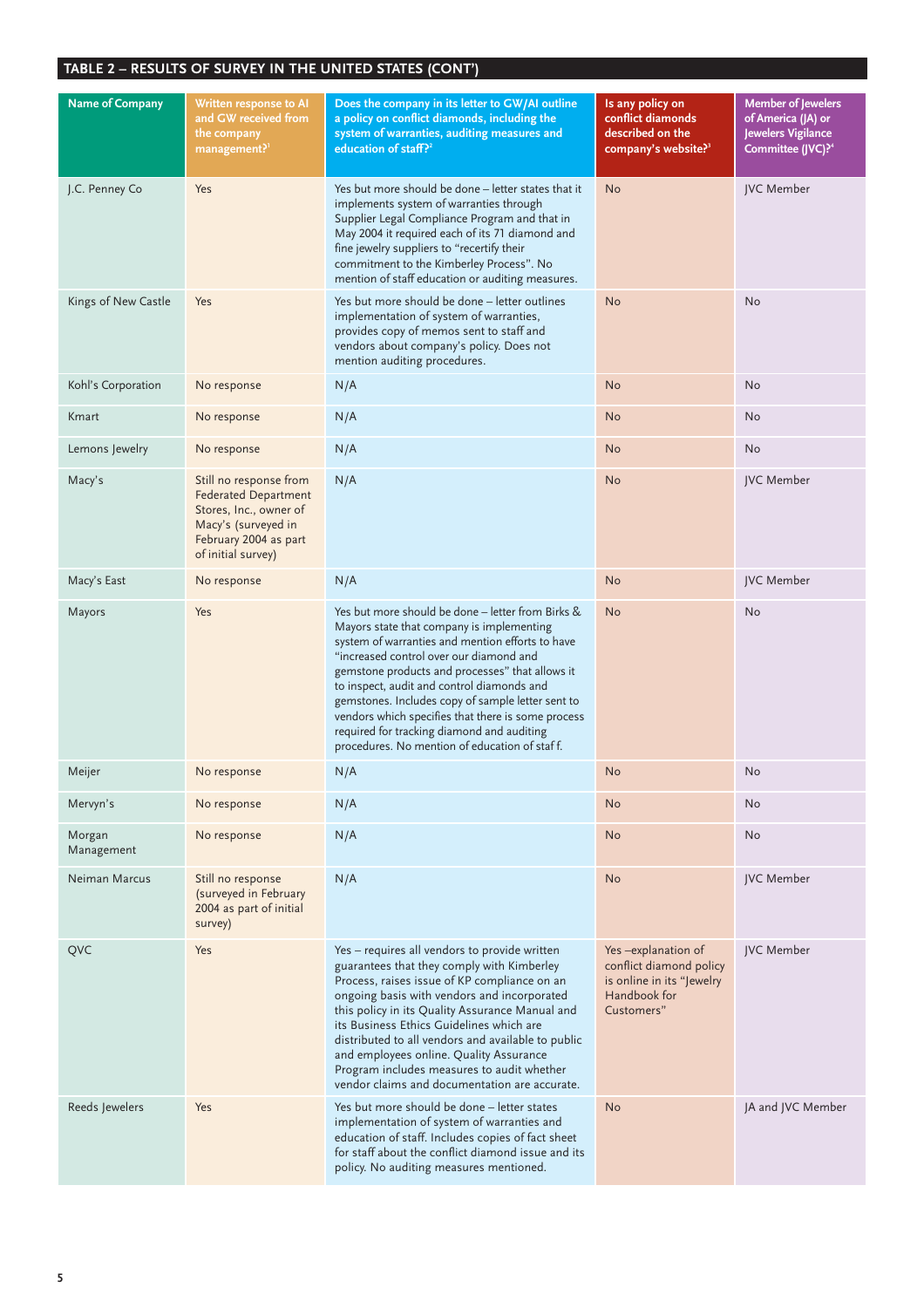| <b>Name of Company</b>                            | Written response to AI<br>and GW received from<br>the company<br>management? <sup>1</sup> | Does the company in its letter to GW/AI outline<br>a policy on conflict diamonds, including the<br>system of warranties, auditing measures and<br>education of staff? <sup>2</sup>                                                                                                                                                                                                                                                                                                                                | Is any policy on<br>conflict diamonds<br>described on the<br>company's website? <sup>3</sup> | <b>Member of Jewelers</b><br>of America (JA) or<br>Jewelers Vigilance<br>Committee (JVC)? <sup>4</sup> |
|---------------------------------------------------|-------------------------------------------------------------------------------------------|-------------------------------------------------------------------------------------------------------------------------------------------------------------------------------------------------------------------------------------------------------------------------------------------------------------------------------------------------------------------------------------------------------------------------------------------------------------------------------------------------------------------|----------------------------------------------------------------------------------------------|--------------------------------------------------------------------------------------------------------|
| Riddle's Jewelry                                  | No response                                                                               | N/A                                                                                                                                                                                                                                                                                                                                                                                                                                                                                                               | <b>No</b>                                                                                    | No                                                                                                     |
| Rogers & Hollands                                 | Yes                                                                                       | $No$ – letter sent is v ery brief and only says that the<br>company is supporting the Kimberley Process and<br>that the jewellery industry is supporting a "global<br>systemto prevent conflict diamonds from<br>entering the supply chain". No mention of what<br>the policy is or the system of warranties.                                                                                                                                                                                                     | <b>No</b>                                                                                    | No                                                                                                     |
| Rogers Ltd., Inc.                                 | Yes                                                                                       | Partially - e-mail sent was very brief and only<br>stated that its vendors support the warranty<br>statement and that the company periodically<br>reviews all practices of their v endor base. No<br>further details provided on policy, auditing<br>measures, procedures for ensuring vendors<br>comply and staff education efforts.                                                                                                                                                                             | No                                                                                           | No                                                                                                     |
| Ross-Simons                                       | No response                                                                               | N/A                                                                                                                                                                                                                                                                                                                                                                                                                                                                                                               | <b>No</b>                                                                                    | <b>No</b>                                                                                              |
| Saks Fifth Ave                                    | Yes                                                                                       | Not clear - E-mail response indicates that the<br>company is still in the process of implementing<br>the system of warranties. It is having its<br>suppliers of diamond jewellery guarantee in<br>writing that the diamonds they supply are<br>conflict free and has educated staff. The<br>company is selling one branded diamond<br>product that is guaranteed to be conflict-free.                                                                                                                             | <b>No</b>                                                                                    | JVC Member                                                                                             |
| Samuels Jewelers                                  | No response                                                                               | N/A                                                                                                                                                                                                                                                                                                                                                                                                                                                                                                               | <b>No</b>                                                                                    | No                                                                                                     |
| Sears, Roebuck & Co.                              | Yes                                                                                       | Partially - letter briefly states that it is<br>implementing system of warranties and<br>requested its vendors early in 2004 to participate<br>in the Kimberley Process. It is currently printing<br>written materials for staff and customers. No<br>mention of auditing procedures.                                                                                                                                                                                                                             | <b>No</b>                                                                                    | <b>JVC</b> Member                                                                                      |
| Sherwood<br>Management Co.<br>(Daniel's Jewelers) | Yes                                                                                       | Partially - letter states that it will not knowingly<br>purchase conflict or blood diamonds and that it<br>has "instituted policies and practices that support<br>efforts of the jewellery industry to fully support and<br>implement the Kimberley Process Certification<br>System of Warranties" but does not provide any<br>more information on what these practices are.<br>Also includes copy of memo to store managers<br>and associates outlining use of warranties. No<br>mention of auditing procedures. | <b>No</b>                                                                                    | <b>No</b>                                                                                              |
| Shop44.NBC                                        | No response                                                                               | N/A                                                                                                                                                                                                                                                                                                                                                                                                                                                                                                               | <b>No</b>                                                                                    | No                                                                                                     |
| Sterling Jewelers                                 | Yes                                                                                       | Yes - very detailed response outlining<br>implementation of system of warranties, policy for<br>suppliers complying with warranties, program to<br>educate staff about its policy and an internal audit<br>program to review how policies are working. Also<br>provides samples of invoices with warranty<br>statement, letters to suppliers about warranties<br>and educational materials provided to staff.                                                                                                     | <b>No</b>                                                                                    | JA and JVC Member                                                                                      |
| The Sultan Co.                                    | No response                                                                               | N/A                                                                                                                                                                                                                                                                                                                                                                                                                                                                                                               | <b>No</b>                                                                                    | No                                                                                                     |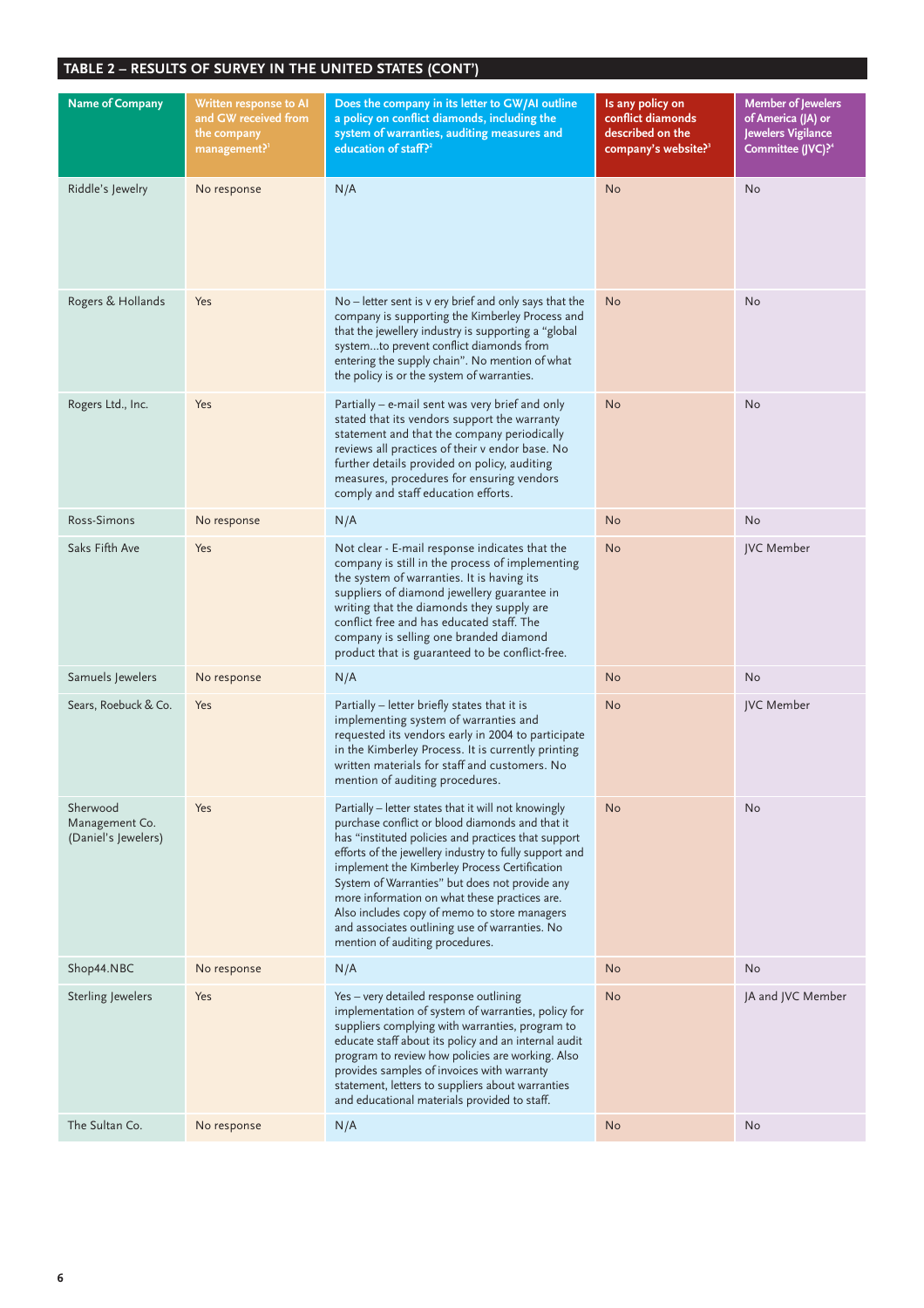| <b>Name of Company</b>                 | Written response to AI<br>and GW received from<br>the company<br>management? <sup>1</sup> | Does the company in its letter to GW/AI outline<br>a policy on conflict diamonds, including the<br>system of warranties, auditing measures and<br>education of staff? <sup>2</sup>                                                                                                                                                                                                                                                                                                      | Is any policy on<br>conflict diamonds<br>described on the<br>company's website? <sup>3</sup> | <b>Member of Jewelers</b><br>of America (JA) or<br>Jewelers Vigilance<br>Committee (JVC)? <sup>4</sup> |
|----------------------------------------|-------------------------------------------------------------------------------------------|-----------------------------------------------------------------------------------------------------------------------------------------------------------------------------------------------------------------------------------------------------------------------------------------------------------------------------------------------------------------------------------------------------------------------------------------------------------------------------------------|----------------------------------------------------------------------------------------------|--------------------------------------------------------------------------------------------------------|
| Target Corp.                           | Yes                                                                                       | No – letter does not outline any policy on conflict<br>diamonds or even mention conflict diamonds,<br>and states that it is "happy to hear you are<br>interested in obtaining more information about<br>Target" and that information about Target and that<br>all information can be found on the company<br>website. It states that "all other information is<br>consider proprietary."                                                                                                | <b>No</b>                                                                                    | No                                                                                                     |
| Tiffany & Co.                          | Yes                                                                                       | Yes - detailed letter outlines procedures for<br>implementing system of warranties, applying<br>strict criteria for selection of suppliers and<br>auditing measures. This includes implementing a<br>chain of custody for its diamonds that has been<br>certified to the ISO 9001:2000 quality<br>management system standards and applying and<br>monitoring standards for factories where Tiffany &<br>Co. diamonds are polished. Also includes copy of<br>company's policy statement. | <b>No</b>                                                                                    | JA & JVC Member                                                                                        |
| T.J. Maxx                              | No response                                                                               | N/A                                                                                                                                                                                                                                                                                                                                                                                                                                                                                     | <b>No</b>                                                                                    | No                                                                                                     |
| Ultra Stores Inc.                      | Yes                                                                                       | Not clear - policy statement indicates that<br>system of warranties is still in process. Letter<br>states that it has received verbal assurances<br>froms its suppliers to complying with self-<br>regulation process but that it "is currently<br>working on receiving written assurances to<br>provide our customers with complete<br>confidence in Ultra's stance against conflict<br>diamonds. No details provided auditing<br>measures and education of staff.                     | <b>No</b>                                                                                    | JA Member                                                                                              |
| Van Cleefe & Arpels                    | Yes                                                                                       | Yes - but more should be done. Letter states that it<br>implements system of warranties and education of<br>staff. No details provided on auditing measures.                                                                                                                                                                                                                                                                                                                            | <b>No</b>                                                                                    | JVC Member                                                                                             |
| Wal-Mart                               | Yes                                                                                       | Partially - letter sent briefly states that it requires<br>suppliers to confirm in writing 'that we are not<br>purchasing, nor ever have purchased, any<br>"conflict" or "blood diamonds". No other details<br>provided.                                                                                                                                                                                                                                                                | <b>No</b>                                                                                    | JVC Member                                                                                             |
| Wempe                                  | Yes                                                                                       | Partially - letter briefly states that implementing<br>system of warranties but no further details<br>provided. No mention of education of staff or<br>auditing measures.                                                                                                                                                                                                                                                                                                               | <b>No</b>                                                                                    | JA Member                                                                                              |
| Western Stone and<br>Metal (Shane Co.) | Yes                                                                                       | Partially - letter briefly states that it requires<br>sightholders (suppliers) to sign an affidavit stating<br>that their products are conflict free and that it only<br>deals with sightholders who "fully endorse and<br>adhere to the Kimberley Process." No mention of<br>auditing measures and education of staff                                                                                                                                                                  | <b>No</b>                                                                                    | JVC Member                                                                                             |
| Whitehall Jewellers                    | Yes                                                                                       | Partially - letter briefly outlines use of system of<br>warranties and requirements to have warranty<br>statement integrated into vendor's supply<br>agreement with Whitehall. States that it will<br>continue to monitor effectiveness of policies but no<br>mention of auditing measures or education of staff.                                                                                                                                                                       | <b>No</b>                                                                                    | No                                                                                                     |